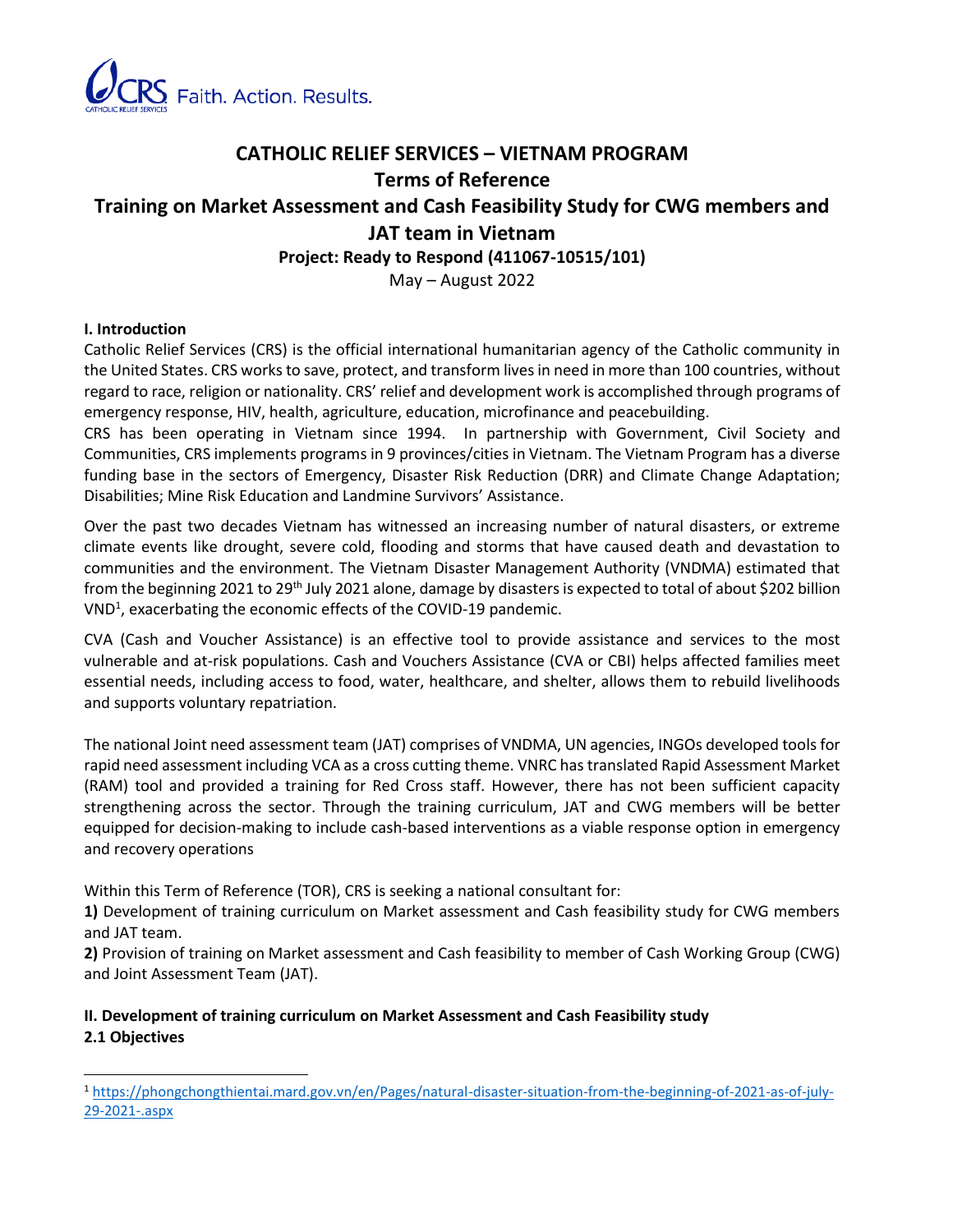

Humanitarian response in Vietnam with the intervention of cash transfer or NFIs distribution with different approaches/modalities have been implemented widely. In order to best inform the organizations/stakeholders in the future response, the training curriculum on Market assessment and Cash feasibility is developed with the main focus on:

(i) A good conceptual understanding of the steps involved in market assessments, cash feasibility:

- o Going over basic market concepts
- o Different types of market assessments and methodologies
- o How to select appropriate market tools and guidance
- o Adapting assessment tools appropriate to context
- o Preparing to do a market analysis
- o Mapping the market system
- o Analysing the market information
- $\circ$  Response options analysis: identify the factors to consider in assessing CVA programming feasibility and facilitate decision-making to include cash-based interventions as a viable response option in emergency and recovery operations
- $\circ$  Writing a good market assessment report including recommendations for program design
- o A good conceptual understanding of the steps involved in cash feasibility
- (ii) Basic skills in how to apply this understanding in real-life settings
	- $\circ$  Hands on, practical exercises that allow training participants to apply the learning and practice using the RAM process and tools
	- $\circ$  Hands on, practical exercises that allow training participants to apply the learning and practice using the cash feasibility tool
	- $\circ$  Examples and case studies from Viet Nam and the region that help contextualize the theory
	- $\circ$  Guided by adult learning principles, exercises should recognize and use participants' life experience and self-motivation to learn as well as be practical and relevant to the participants' needs

## **2.2 Development of the training curriculum**

The training curriculum will contribute to improve the application of Cash and Voucher Assistance (CVA) in emergency response projects and improve the impact of future emergency projects in Vietnam. A collaborative approach, engaging staff, partners, and other key stakeholders as appropriate during the development process will be applied. The consultant team will be engaging in but not limited to the following:

- a. Collect and review key supporting materials/information from CRS, other sources relevant to the objectives/topic of the training activity consisting of market assessment, cash feasibility and other cross cutting issues of gender, people with disabilities, older people
- b. Collect and review key supporting material (session plan, training PowerPoints, handouts, reference document, video/clips …) from CRS, other sources in order to design of the programme/materials for the training activity (or updating of or adjustment to the requirements/objectives of the training activity; etc...)
- c. Contextualize materials that specific for each module/session for the training and reference document to the development process
- d. Consolidate, develop and finalize the training curriculum in consultation with CRS Technical Advisors, Vietnam Disaster Management Authority (VNDMA) and core members of Cash Working Group (FAO, VNRC...)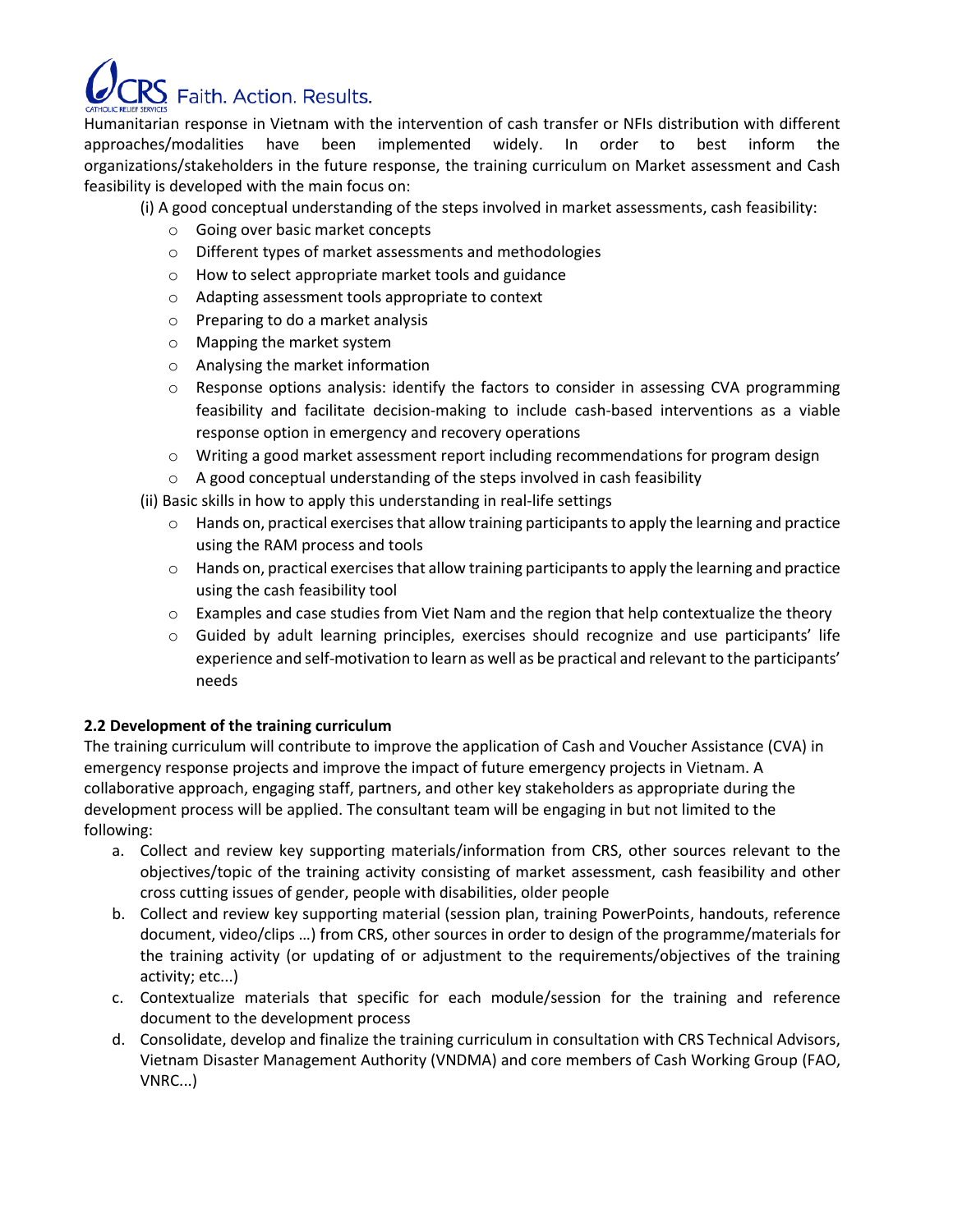

e. Following the training, collect feedback from the participants and incorporate key suggestions to improve and finalize the material.

## *Key Audiences and end-users of the training curriculum:* Following are key audiences and end-users of this documents:

- Disaster Management Working Group (DMWG) members
- Cash Working Group members
- Joint Assessment Team
- CRS, Vietnam Red Cross as well as other local non-governmental organizations
- Other stakeholders

## **III. Provision of training to CWG members and JAT team**

## **3.1 Objectives**

The training using the above training curriculum aims for humanitarian workers with an understanding of market assessments and cash feasibility. After completing the training, participants will (i) have gained a solid understanding of the theory and steps of market assessments and cash feasibility and (ii) be able to apply in the join need assessment when they are deployed after disasters hit.

Within this TOR, the consultant will conduct the following tasks

#### *Prior to the training*

- Cooperate with CRS and core CWG members to develop training agenda to meet above objectives.
- Consult CRS and core CWG members to develop training facilitation guide using CRS provided format for the training based on developed contents and methodology.
- Prepare training materials (hand-outs, text, slides, reference document, video/clips...) for distribution during the training.

## *During training courses*

- Co-facilitate/support CRS Technical Advisor to facilitate training in order to meet outcomes expectation
- Facilitate the consultation session on training curriculum and training evaluation to get meaningful inputs comments collecting from participants, facilitators

#### *Post training*

- Incorporate inputs into the draft version of training curriculum
- Develop the training report

## **IV. Key responsibilities of the consultant**

The Consultant will take active role to conduct the training curriculum development and provision of training on Market assessment and Cash feasibility study for CWG members and JAT team. Specifically, the Consultant will be responsible for but not limited to the following tasks:

- Actively design the training curriculum in English and Vietnamese and lead the draft/finalize the curriculum to meet the abovementioned objectives
- Design the training (flow content, facilitation guide-note, presentations, consolidation of the training report…) and assign to the assistant the arrangement all logistics for the training
- Co-facilitate/support the training with CRS Cash and Market Technical Advisor
- Consolidate the inputs from the participants to improve the training curriculum
- Training report writing and finalization of the training curriculum in English and Vietnamese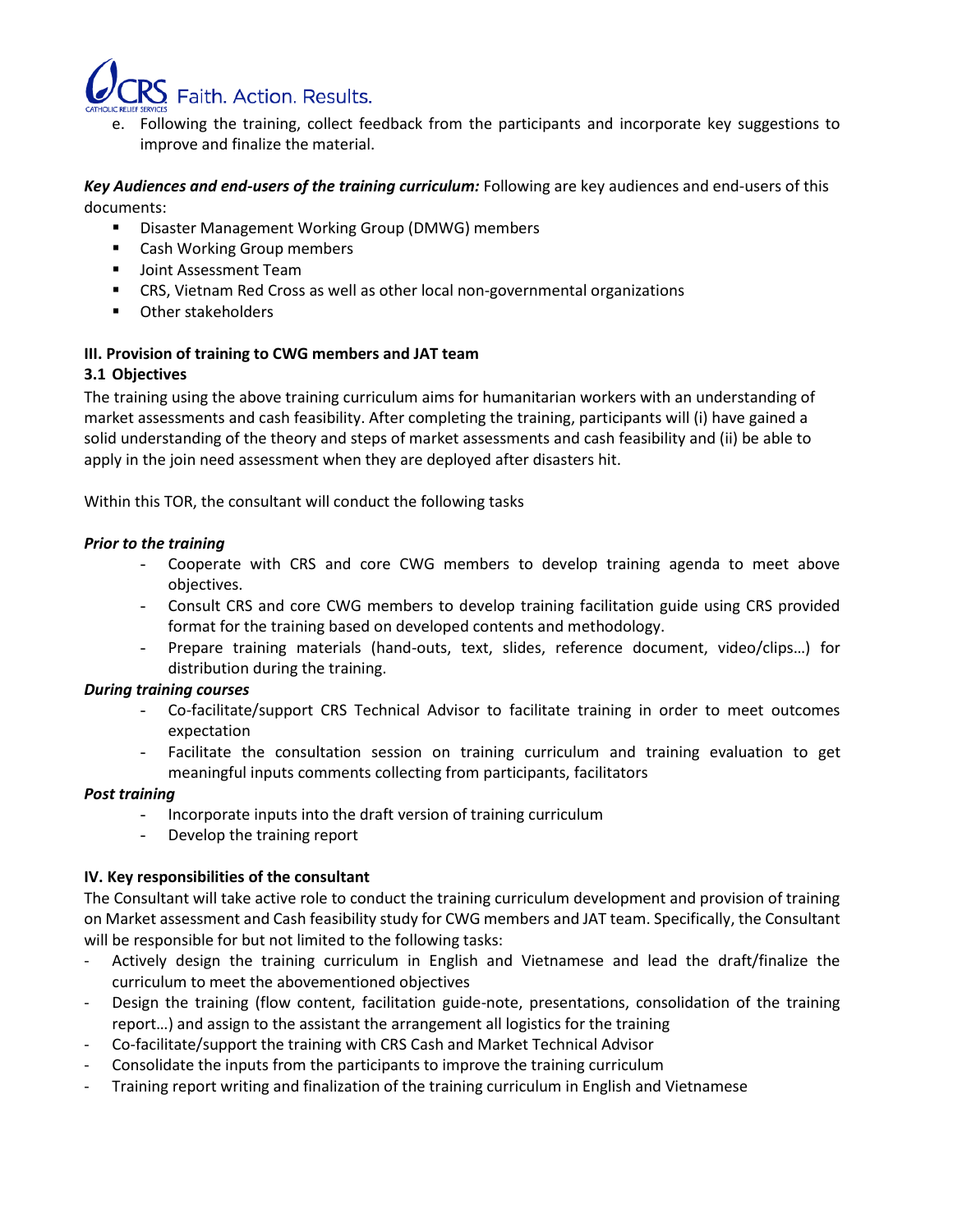

## **V. Deliverables**

- Development of training curriculum
	- o A package of training curriculum on market assessment and cash feasibility in English and Vietnamese including facilitation guide, handouts, PowerPoint materials, reading/reference lists, etc.
- Provision of training
	- $\circ$  Set of training material including handout, presentation reading material distributed to participants, list of reference material suggested
	- o List of participants attended
	- o Photos, clips of the workshop
	- $\circ$  Report in English submitted which include (i) Evaluation on the participants, (ii) Lesson learnt on how to improve the sessions for better organizing next times; (iii) Suggestion/Recommendations application of the new knowledge/ skills acquired from the training activity (based on the action plans developed by the trainees following the completion of the training activity).

#### **VI. Schedule**

The tentative timeline for the learning is from May - August 2022. Actual timeline will be discussed and agreed with the selected consultants.

| No.          | <b>Activity</b>                                                        | <b>Proposed Date Range</b> | <b>Days</b>    |
|--------------|------------------------------------------------------------------------|----------------------------|----------------|
|              | Development of the training curriculum                                 |                            |                |
| 1.1          | Literature review and document available                               | May 2022                   | $\overline{2}$ |
| 1.2          | Meetings with CRS Technical Advisors, Cash Working Group core          | May 2022                   | 2              |
|              | members on the outline of training curriculum                          |                            |                |
| 1.3          | Development of training curriculum closely with CRS Technical Advisors | May - June 2022            | 10             |
|              | and CWG                                                                |                            |                |
| 1.4          | Consultation with CRS Technical Advisors, Cash Working Group core      | May - June 2022            | $\overline{2}$ |
|              | members on the draft version of training curriculum                    |                            |                |
| 1.5          | Update the training curriculum based on the comments from CRS TA       | June 2022                  | $\overline{2}$ |
|              | and CWG                                                                |                            |                |
| 1.6          | Translation the training curriculum from English to Vietnamese         | June 2022                  | 3              |
| 1.7          | Finalize the training curriculum based on inputs consolidated from the | June-July 2022             | 3              |
|              | training in English and Vietnamese                                     |                            |                |
| $\mathbf{I}$ | Provision of the training curriculum                                   |                            |                |
| 2.1          | Preparation for the training (flow content, facilitation guide-note,   | June-July 2022             | 1              |
|              | presentations, consolidation of the training report)                   |                            |                |
| 2.2          | Co-facilitate the training with CRS Cash Technical Advisor             | <b>July 2022</b>           | 2              |
| 2.3          | Training report writing                                                | July - August 2022         | 1              |
|              | <b>TOTAL</b>                                                           |                            | 28             |

## **VI. QUALIFICATIONS AND EXPERIENCE REQUIRED**

## **A national consultant possesses following qualifications and background**

- Has Bachelor's degree in economic, social sciences or a related field;
- Demonstrable expertise in designing and conducting a similar training curriculum
- Strong knowledge and experience in emergency response in Vietnam; Specifically experience in CVA
- Excellent facilitation, analytical, communication and report writing skills;
- Excellent written skill, in English and in Vietnamese;
- Experience in material development is an asset